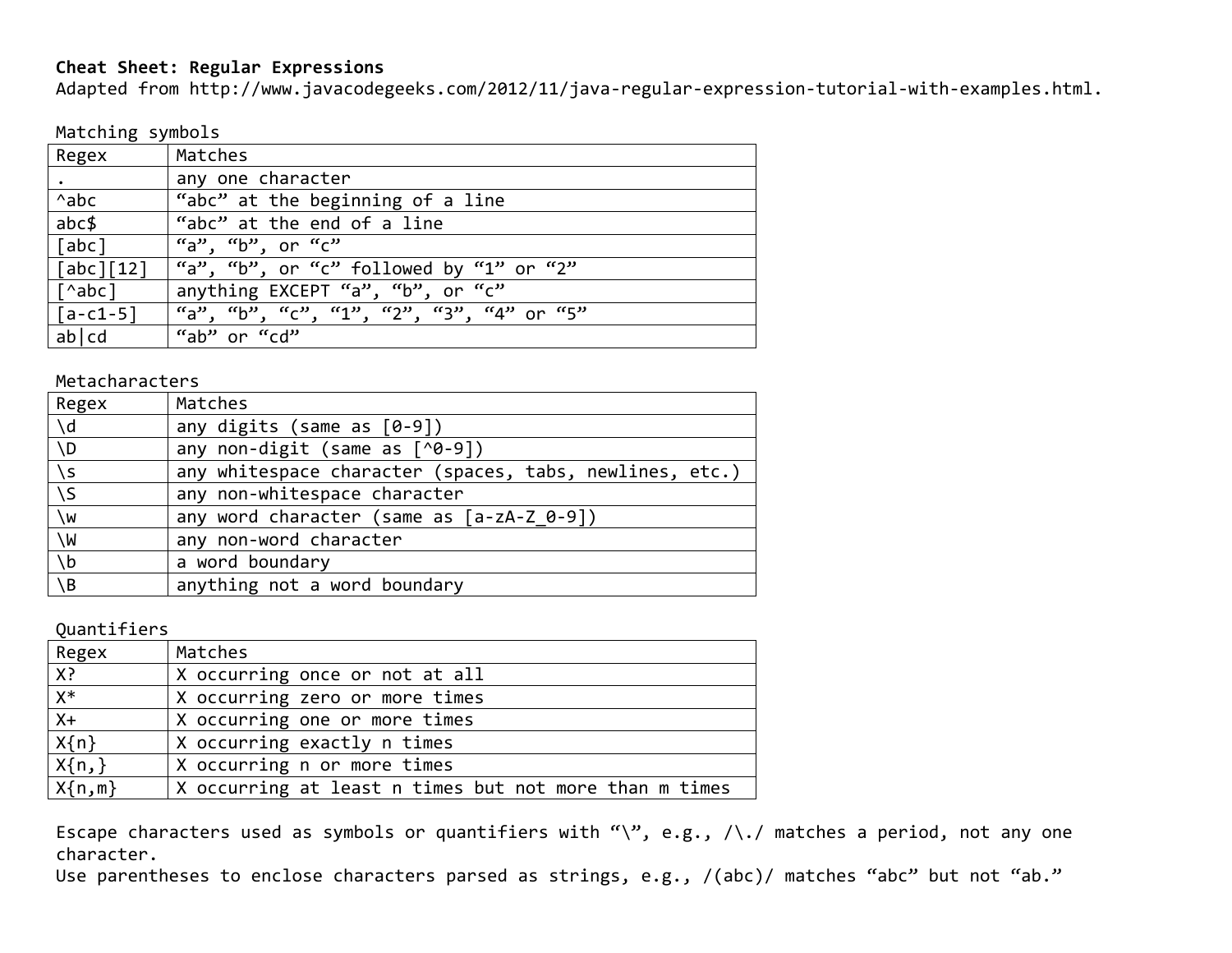## **Cheat Sheet: Google Refine Expression Language (GREL)**

A more complete reference is available at https://github.com/OpenRefine/OpenRefine/wiki/Google-refine-expression-language. For a complete list of GREL functions, see https://github.com/OpenRefine/OpenRefine/wiki/GREL-Functions.

| Function                                                      | What it does                                                                                            | What it returns                                                                                                     | Parameters                                                                                                   | Example                                                                                                                                                          |
|---------------------------------------------------------------|---------------------------------------------------------------------------------------------------------|---------------------------------------------------------------------------------------------------------------------|--------------------------------------------------------------------------------------------------------------|------------------------------------------------------------------------------------------------------------------------------------------------------------------|
| value.match(/regex/)<br>value.match(/regex/)[index]           | Attempts to match the<br>regular expression regex                                                       | An array (even<br>if only one                                                                                       | $regex =$<br>regular                                                                                         | value = "The cat can't lay on<br>the cot"                                                                                                                        |
| value.match("string")<br>value.match("string")[index]         | or string string with<br>value. Use /.*regex.*/ to<br>match a partial string.                           | match is found).<br>If [ <i>index</i> ] is<br>present, returns<br>the<br>corresponding                              | expression to<br>match against<br>$index = index$<br>of a string<br>within the                               | value.match(/c.t/) $\rightarrow$ ["cat",<br>" $cot"$ ]<br>value.match(/c.t/)[0] $\rightarrow$ "cat"                                                              |
|                                                               |                                                                                                         | string within<br>the array.                                                                                         | array                                                                                                        |                                                                                                                                                                  |
| value.contains(/regex/)                                       | Determines whether value<br>contains the regular                                                        | A Boolean (true<br>or false).                                                                                       | $regex =$<br>regular                                                                                         | $value = "coffee$ and tea and<br>chai and mate"                                                                                                                  |
| value.contains("string")                                      | expression regex or the<br>string string.                                                               |                                                                                                                     | expression to<br>search                                                                                      | value.contains("and") $\rightarrow$ TRUE                                                                                                                         |
| value.replace $(t, u)$<br>If $t$ is a regular expression, use | Returns value with all<br>occurrences of the string<br>or regular expression $t$                        | $\overline{A}$ string.                                                                                              | $t =$ string or<br>regex to<br>replace                                                                       | value = "coffee and tea and<br>chai and mate"<br>value.replace(" and ", ", ")                                                                                    |
| /(t)/                                                         | replaced with the string<br>и.                                                                          |                                                                                                                     | $u =$ string or<br>regex that<br>replaces $t$                                                                | $\rightarrow$ "coffee, tea, chai, mate"                                                                                                                          |
| value.trim()                                                  | Removes any leading or<br>trailing white space<br>value.                                                | A string.                                                                                                           | n/a                                                                                                          | value = " $cofree$ "<br>value.trim() $\rightarrow$ "coffee"                                                                                                      |
| value.length()                                                | String: Returns the length<br>of value.<br>Array: Returns the number<br>of terms in the array<br>value. | A number.                                                                                                           | n/a                                                                                                          | $value = "coffee"$<br>value.length() $\rightarrow$ 6<br>value = $["coffee", "tea"]$<br>value.length() $\rightarrow$ 2                                            |
| value.split(delim)<br>value.split(delim)[index]               | Splits string value into<br>an array, breaking at each<br>instance of the string<br>delimiter delim.    | An array. If<br>$\lceil index \rceil$ is<br>present, returns<br>the<br>corresponding<br>string within<br>the array. | $delim =$<br>delimiter<br>between array<br>elements<br>$index = index$<br>of a string<br>within the<br>array | value = "coffee, tea, chai,<br>mate"<br>value.split(", ") $\rightarrow$<br>["coffee", "tea", "chai",<br>"mate"]<br>value.split(", ")[-1] $\rightarrow$<br>"mate" |
| value.join(separator)                                         | Joins the elements in the<br>array value into a string<br>with connector separator.                     | A string.                                                                                                           | $separation =$<br>the link used<br>to join array<br>elements into<br>a string                                | value = $["coffee", "tea",$<br>"chai", "mate"]<br>value.join(" AND ") $\rightarrow$ "coffee<br>AND tea AND chai AND mate"                                        |